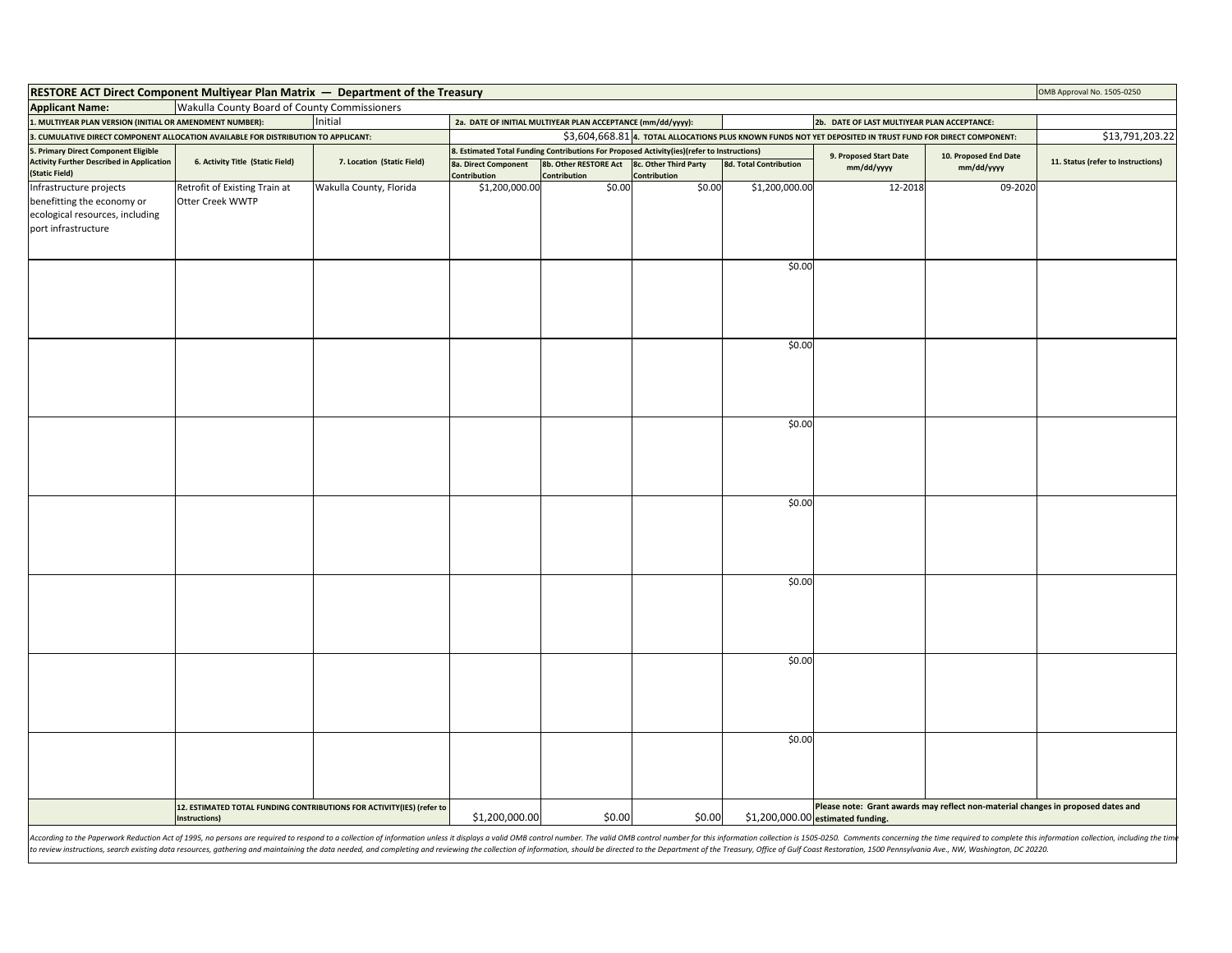# **RESTORE ACT Direct Component Multiyear Plan Narrative**

# **Department of the Treasury**

OMB Approval No. 1505-0250

 **Directions: Use this form for the Initial Multiyear Plan and any subsequent amendments to an accepted Multiyear Plan. For amendments, include only new and/or materially modified activities.** 

| Multiyear Plan Version (Initial or Amendment Number): | Initial I |
|-------------------------------------------------------|-----------|
| Date of Initial Multiyear Plan Acceptance:            | ΝA        |
| Date of Last Multiyear Plan Acceptance:               | ΝA        |

| Eligible Applicant Name:                                                                                                   | Wakulla County Board of County Commissioners        |  |  |  |  |
|----------------------------------------------------------------------------------------------------------------------------|-----------------------------------------------------|--|--|--|--|
| Name and Contact Information of the Person to be contacted (POC) on matters concerning this Multiyear Implementation Plan: |                                                     |  |  |  |  |
| POC Name:                                                                                                                  | Sheree T. Keeler                                    |  |  |  |  |
| POC Title:                                                                                                                 | Director, Intergovernmental Affairs and RESTORE Act |  |  |  |  |
| POC Email:                                                                                                                 | SKeeler@mywakulla.com                               |  |  |  |  |
| POC Phone:                                                                                                                 | 850-926-0919 X 705                                  |  |  |  |  |

#### NARRATIVE DESCRIPTION:

1. A description of each activity, including the need, purpose, objective(s), milestones and location. Include map showing the location of each activity.

#### **Project 1: Retrofit of Existing Train at Otter Creek WWTP**

 land-applied on a 40-acre spray irrigation system. The facility is owned and operated by Wakulla County under wastewater permit no. FLA010225. The original train (referred to as Train 1 or McNeil Plant) is 20 years old as defined by the Florida Department of Environmental Protection (DEP). In December 2017, DEP issued a Consent Order mandating the County to bring the system up to AWT standards due to unacceptable nitrogen with the DEP Consent Order and AWT Standards according to engineering specifications. Description**:** Wakulla County has one central wastewater treatment plan (WWTP) (referred to as the "Otter Creek WWTP"). The Otter Creek WWTP is currently a 0.6 MGD activated sludge plant with reclaimed water with a treatment capacity of 0.6 MGD, and it does not meet Advance Wastewater Treatment (AWT) standards loading with specific milestones and timelines. This project would retro fit (or upgrade) Train 1 for compliance

with the DEP Consent Order and AWT Standards according to engineering specifications.<br><u>Need</u>: This project is needed to bring the Otter Creek WWTP Train 1 into DEP/AWT standards for compliance with the DEP Consent Order allowing the County to continue providing central sewer services to existing and future connections.

Purpose: The purpose of this project is to upgrade the existing WWTP - Train 1 and provide engineering inspection services necessary during and post construction.

Objective: The objective of this project is to retrofit (upgrade) Train 1 so that it complies with the DEP Administrative Order and achieves AWT standards.

Milestones:

Administrative Order and achieves AWT standards.<br><u>Milestones:</u><br>1: Advertise for bids and award construction and inspection contracts

- 2: Construction Start
- 3: Construction End

 valid OMB control number for this information collection is 1505-0250. Comments concerning the time required to complete this information collection, including the According to the Paperwork Reduction Act of 1995, no persons are required to respond to a collection of information unless it displays a valid OMB control number. The time to review instructions, search existing data resources, gathering and maintaining the data needed, and completing and reviewing the collection of information, should be directed to the Department of the Treasury, Office of Gulf Coast Restoration, 1500 Pennsylvania Ave., NW, Washington, DC 20220.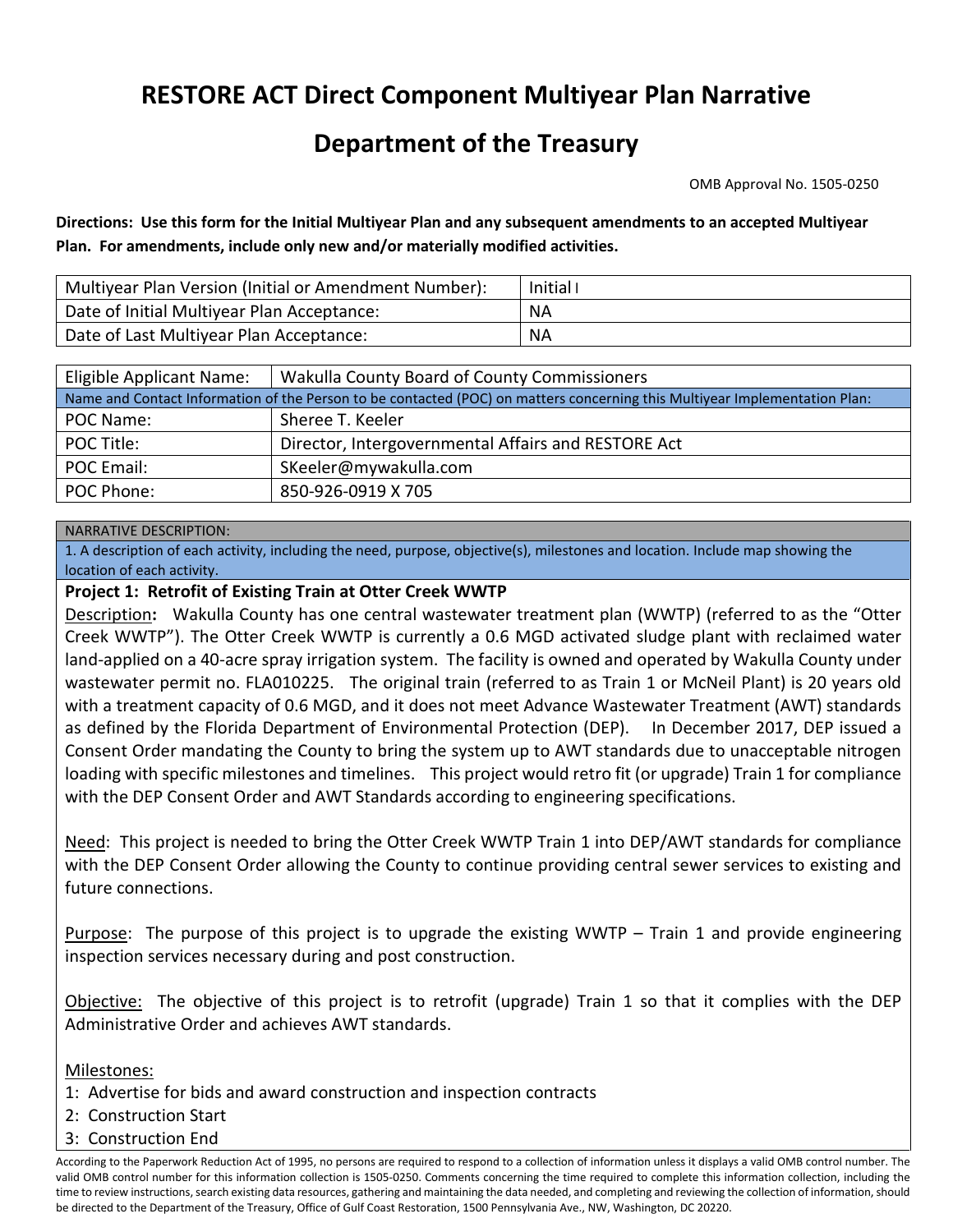4: AWT standards achieved and Consent Order removed.

Location: Wakulla County, Florida, see attached map.

2. How the applicant made the multiyear plan available for 45 days for public review and comment, in a manner calculated to obtain broad-based participation from individuals, businesses, Indian tribes, and non-profit organizations, such as through public meetings, presentations in languages other than English, and postings on the Internet. The applicant will need to submit documentation (e.g., a copy of public notices) to demonstrate that it made its multiyear plan available to the public for at least 45 days. In addition, describe how each activity in the multiyear plan was approved after consideration of all meaningful input from the public and submit documentation (e.g., a letter from the applicant's leadership approving submission of the multiyear plan to Treasury or a resolution approving the applicant's multiyear plan).

 The County issued a press release on May 23, 2018, announcing Board approval of the Initial MYIP on May 21, well as including information on how to submit comments during the 45-day public comment period. The County posted the Press Release on its Facebook page and distributed the press release via e-mail to all local 2018, and that the 45-day public comment period would begin on May 29, 2018 and end on July 16, 2018 as media outlets, interested citizens list and local government and non-government organizations.

 The MYIP Narrative, matrix, referenced documents and documents from referenced meetings are on the County's website at:

County's website at:<br>
<u>http://www.mywaku</u><br>
Only one response \

 public comment period staff presented the Board with the recommended Initial MYIP and summary of the Only one response was received during the 45-day public comment period which was in support of the Initial MYIP activity for retrofitting existing train at the Ottercreek Wastewater Treatment Plant. After the 45-day one public comment and the Board approved staff to submit the Initial MYIP to the US Treasury for acceptance.

3. How each activity included in the applicant's multiyear plan narrative meets all the requirements under the RESTORE Act, including a description of how each activity is eligible for funding based on the geographic location of each activity and how each activity qualifies for at least one of the eligible activities under the RESTORE Act.

 RESTORE Act eligible activity: *Infrastructure projects benefitting the economy or ecological resources,*  **Project 1: Retrofit of Existing Train at Otter Creek WWTP** is an *infrastructure* project addressing the *including port infrastructure*. It is eligible for funding because it provides construction funding to retrofit (upgrade) Train 1 at the County's Otter Creek Wastewater Treatment Plant.

 The project is located at 2146 Lawhon Mill Rd, Sopchoppy, FL, which is within the Gulf Coast Region as defined in 31 CFR Part 34

4. Criteria the applicant will use to evaluate the success of the activities included in the multiyear plan narrative in helping to restore and protect the Gulf Coast Region impacted by the Deepwater Horizon oil spill.

## **Project 1: Retrofit of Existing Train at Otter Creek WWTP**

 1. Success will be evaluated based on compliance with the DEP Consent Order, achieving AWT to meet the necessary reduction of DEP measured pollutants in the effluent wastewater.

5. How the activities included in the multiyear plan narrative were prioritized and list the criteria used to establish the priorities.

 The process to determine projects for Board approval were accomplished though several County-wide activities to get broad based input and participation, which included two public Workshops held on September 6, 2017 and November 20, 2017; Board meetings held on September 6, 2017; November 20, 2017, and November 21,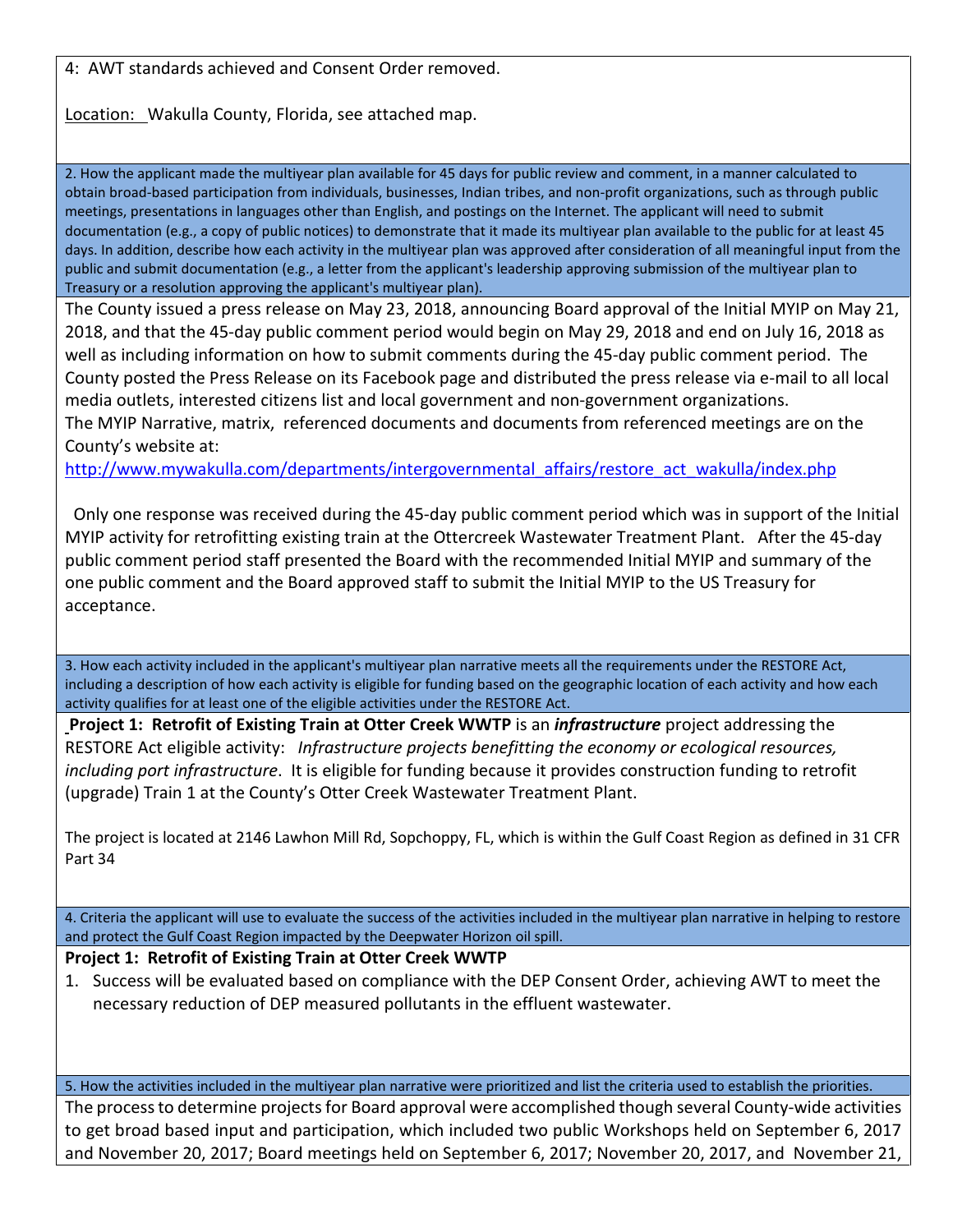Consortium for inclusion in the State Expenditure Plan (SEP); and, a Community Needs Assessment. The conclusion drawn from the aforementioned activities is that there are three emerging goals where RESTORE 2018; input from three public meetings held at Panacea on September 19, 2017; Apalachee Bay VFW on September 21, 2017, and St. Marks on September 25, 2017; a public comment period from September 19, 2017 to October 6, 2017; a numerical scoring and ranking system, including projects submitted to the Florida Gulf Act funds should be spent on as being vital drivers to Wakulla's economy and environment, as follows:

1. Expand and improve infrastructure to protect water quality and facilitate economic development.

2. Provide and preserve coastal access and improve existing coast access and infrastructure.

 3. Restore and improve marine habitat due to its importance to tourism, recreational and commercial fishing and diving, and oyster harvesting.

conclusions of the aforementioned activities. On November 21, 2018, the Board approved the Initial MYIP with The Board approved recommended MYIP projects on November 20, 2017, based on information and one priority project consistent with the aforementioned goals and the activities/projects approved on November 20, 2017. All other projects previously approved by the Board on November 20, 2017, will be further refined and included in future MYIP amendments.

 Documents to support the initial MYIP development and selection of the projects consistent with the three emerging goals are located on Wakulla County's website at: http://www.mywakulla.com/departments/intergovernmental\_affairs/restore\_act\_wakulla/index.php

6. If applicable, describe the amount and current status of funding from other sources (e.g., other RESTORE Act contribution, other third party contribution) and provide a description of the specific portion of the project to be funded by the RESTORE Act Direct Component.

## **Project 1: Retrofit of Existing Train (Train 1) at Otter Creek WWTP**

 The County is covering the cost of all engineering services for retrofitting Train 1 to meet DEP Consent Order requirements and achieve AWT standards, however a MYIP amendment may be considered at a later date RESTORE Act funds for construction and construction engineering inspection services of Train 1; the County will also be seeking indirect and direct administrative cost for grant management activities. The Otter Creek WWTP is also being expanded to include a second treatment train (Train 2) which is being funded by a USDA loan/grant. Train 2 will provide an additional 0.6 MGD capacity at AWT standards and will not be part of the RESTORE Act seeking reimbursement of these expenditures from RESTORE Act funds. The County is seeking \$1.1 million of Direct Component grant.